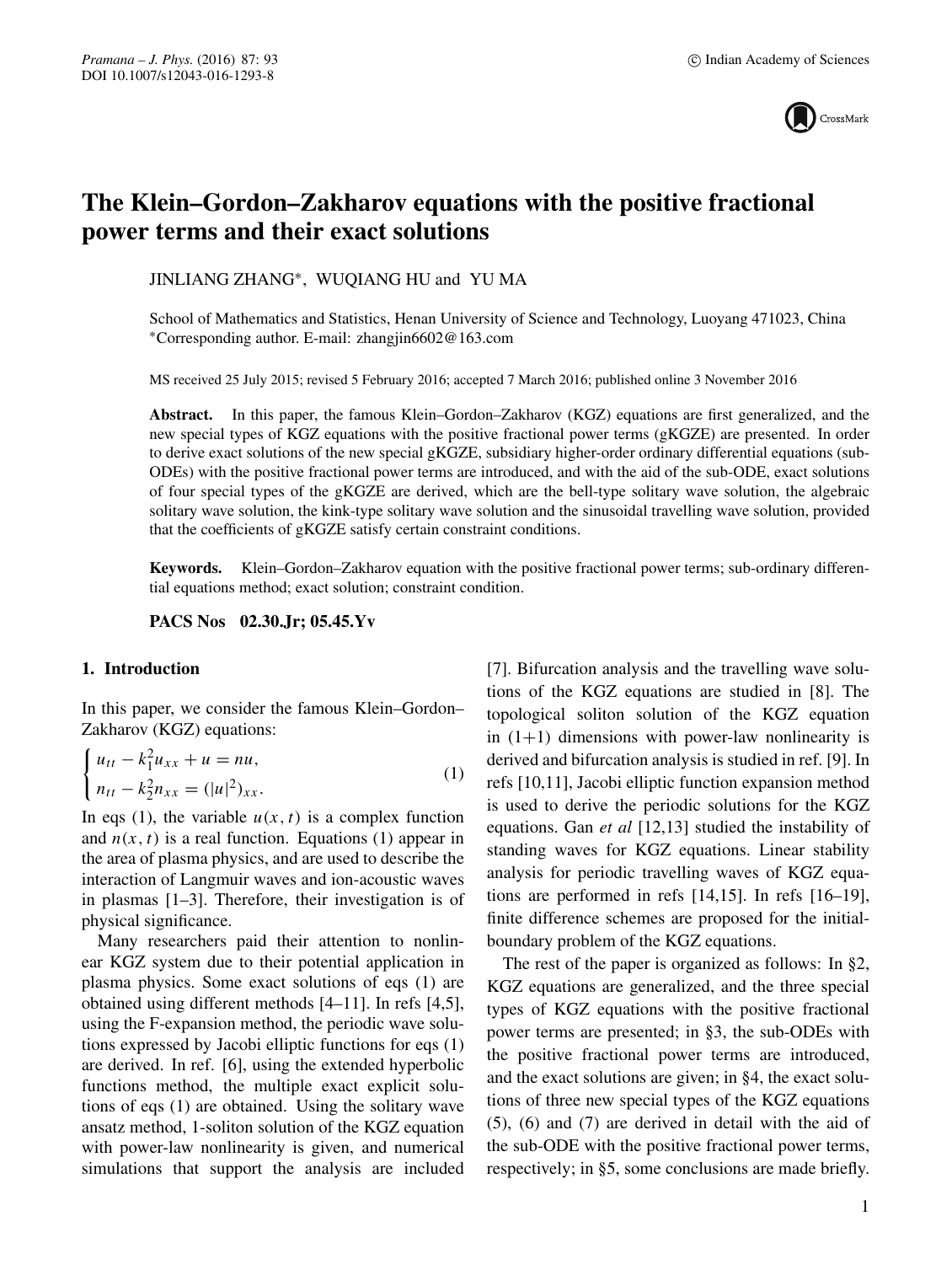## **2. The Klein–Gordon–Zakharov equations with the positive fractional power terms**

In ref. [20], the KGZ equations with power-law nonlinearity are considered as

$$
\begin{cases} u_{tt} - k_1^2 u_{xx} + au + bnu = 0, \\ n_{tt} - k_2^2 n_{xx} = c(|u|^{2m})_{xx}, \end{cases}
$$
 (2)

and the soliton solutions are given. It is obvious that eqs (2) become eqs (1) when  $a = 1$ ,  $b = -1$ ,  $c = 1$ ,  $m = 1$ . In ref. [21], (2+1)-dimensional KGZ equation with power-law nonlinearity are studied as

$$
\begin{cases} q_{tt} - \lambda^2 (q_{xx} + q_{yy}) + q + rq + \alpha |q|^{2m} q = 0, \\ r_{tt} - \lambda^2 (r_{xx} + r_{yy}) = (|q|^{2m})_{xx} + (|q|^{2m})_{yy}, \end{cases}
$$
(3)

and soliton solutions are presented.

Based on refs [20,21], we generalize the KGZ equation as

$$
\begin{cases}\nq_{tt} - \lambda^2 \Delta q + aq + brf(|q|^2)q + \alpha g(|q|^2)q = 0, \\
r_{tt} - \lambda^2 \Delta r = \beta \Delta[h(|q|^2)].\n\end{cases}
$$
\n(4)

where  $f$ , g and h are functions of q. It is easy to see that eqs (4) become eqs (3) when  $a = b = \alpha = \beta = 1$ ,  $\Delta = \frac{\partial^2}{\partial x^2} + \frac{\partial^2}{\partial y^2}.$ 

Here, when we set  $f(u) = g(u) = h(u) = u^{q/p}$  in eqs (4), the first new special type of KGZ equation with the positive fractional power terms is presented as

$$
\begin{cases} u_{tt} - \lambda^2 u_{xx} + au + br |u|^{q/p} u + \alpha |u|^{q/p} u = 0, \\ r_{tt} - \lambda^2 r_{xx} = \beta (|u|^{q/p})_{xx}. \end{cases} (5)
$$

When  $f(u) = 1$ ,  $g(u) = u^{q/p} + u^{2q/p}$ ,  $h(u) =$  $u^{q/p}$  in eqs (4), the second new special type of KGZ equation with positive fractional power terms is presented as

$$
\begin{cases} u_{tt} - \lambda^2 u_{xx} + au + bru + \alpha |u|^{q/p} u + \alpha |u|^{2q/p} u = 0, \\ r_{tt} - \lambda^2 r_{xx} = \beta (|u|^{q/p})_{xx} . \end{cases}
$$
(6)

When  $f(u) = 1$ ,  $g(u) = u^{q/p} + u^{2q/p}$ ,  $h(u) =$  $u^{2q/p}$  in eqs (4), the third new special type of KGZ equation with the positive fractional power terms is presented as

$$
\begin{cases} u_{tt} - \lambda^2 u_{xx} + au + bru + \alpha |u|^{q/p} u + \alpha |u|^{2q/p} u = 0, \\ r_{tt} - \lambda^2 r_{xx} = \beta (|u|^{2q/p})_{xx}. \end{cases} \tag{7}
$$

In this paper, we are going to derive exact solutions of these new three special types of gKGZEs (5)–(7).

# **3. The sub-ODE with positive fractional power terms**

Inspired by the subsidiary higher-order ordinary differential equations [22–29], we consider the nonlinear ODE with the positive fractional power terms as

$$
F^{\prime 2}(\xi) = AF^2(\xi) + BF^{(q/p)+2}(\xi) + CF^{(2q/p)+2}(\xi),
$$
\n(8)

where  $F(\xi)$  is a function of  $\xi$ , A, B and C are constants and  $p$  and  $q$  are positive integers.

Then eq.  $(8)$  admits exact solutions as follows:

(1) When  $A > 0$ ,  $B = 2 \sigma A$ ,  $C = (\sigma^2 - 1) A$ ,  $-1 < \sigma < 1$  $\sigma < 1$ ,  $F(\xi) =$  $\begin{bmatrix} 1 \end{bmatrix}$  $\cosh(\sqrt{\frac{1}{2}})$  $A\xi q/p$ ) – σ  $\mathcal{I}^{p/q}$  $(9)$ 

(2) When 
$$
A = 0
$$
,  $B = 4p^2/q^2$ ,  $C = -(4p^2/q^2)\sigma$ ,  $\sigma > 0$ ,

$$
F(\xi) = \left[\frac{1}{\xi^2 + \sigma}\right]^{p/q}.\tag{10}
$$

(3) When 
$$
A > 0
$$
,  $B = -2\sqrt{AC}$ ,  $C > 0$ ,

$$
F(\xi) = \left\{ \sqrt{\frac{A}{C}} \left[ \frac{1}{2} \pm \frac{1}{2} \tanh\left(\frac{q}{2p}\sqrt{A}\xi\right) \right] \right\}^{p/q}.
$$
 (11)

(4) When 
$$
A = -1
$$
,  $B = 2\sigma$ ,  $C = 1 - \sigma^2$ ,

$$
F(\xi) = \left[\frac{1}{\sigma \pm \sin(q\xi/p)}\right]^{p/q}.\tag{12}
$$

*Note* 1: It should be noted that ODE (8) can admit other solutions, for example, the negative solutions for odd integer  $q$ , and so on. But for the sake of simplicity, we neglect the cases here.

## **4. Exact solutions of some special types of eqs (4)**

## 4.1 *The first special type KGZ equations (5)*

Here we suppose the exact solutions of eqs (5) are in the form

$$
u(x, t) = v(\xi) \exp(i\eta), \quad r(x, t) = r(\xi),
$$
  
\n
$$
\xi = kx - \omega t, \quad \eta = lx - \theta t,
$$
\n(13)

where k, l,  $\omega$ ,  $\theta$  are constants to be determined later.

Substituting (13) into (5) yields nonlinear equations as follows:

$$
\theta \omega - lk\lambda^2 = 0,
$$
  
\n
$$
(\omega^2 - k^2\lambda^2)v'' + (a + l^2\lambda^2 - \theta^2)v + brv^{(q/p)+1}
$$
\n(14)

$$
+\alpha v^{(q/p)+1} = 0,\t(15)
$$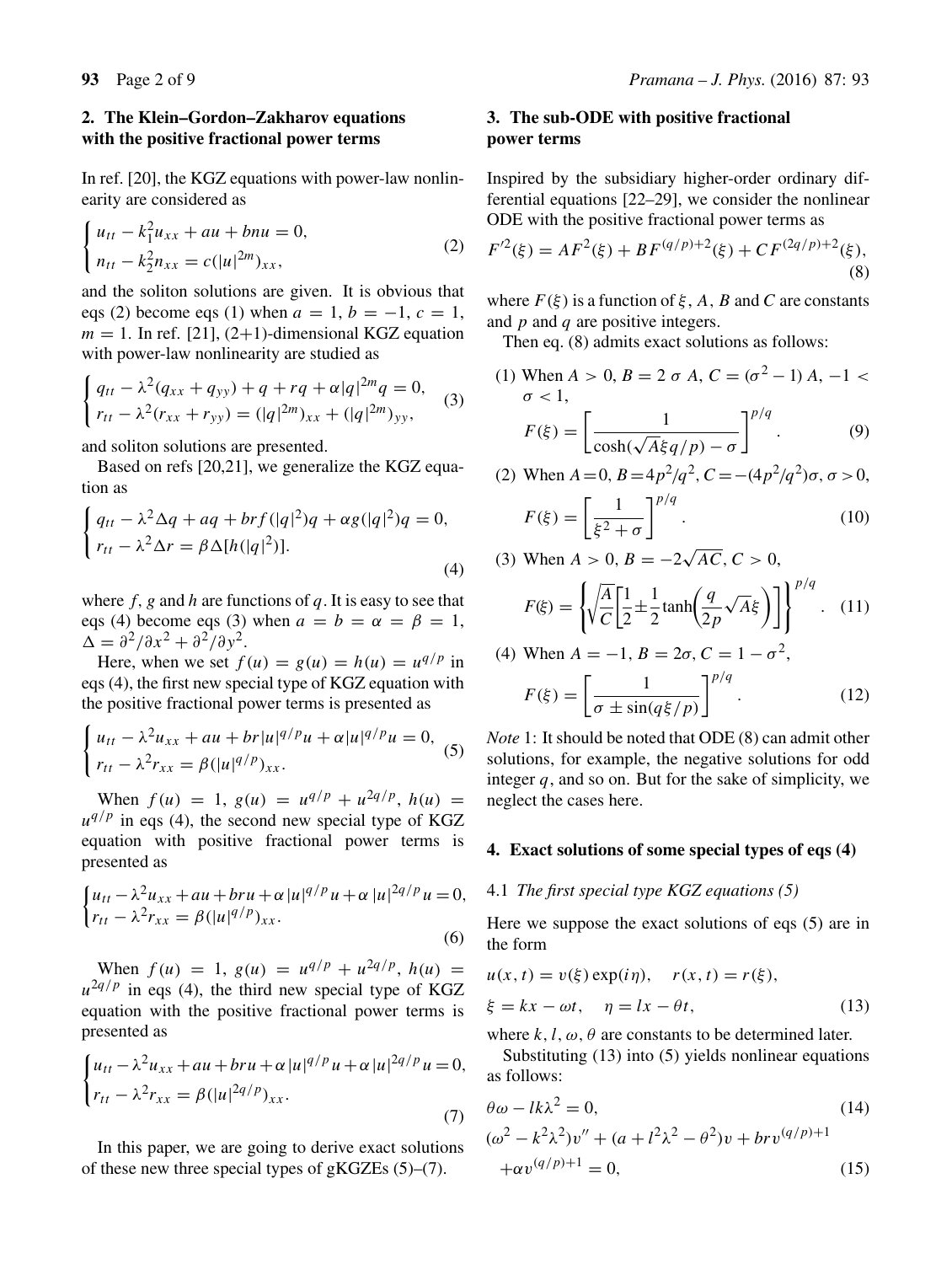$$
(\omega^2 - \lambda^2 k^2) r'' - \beta k^2 (v^{q/p})'' = 0.
$$
 (16)

Integrating (16) twice and setting constants to zero yield

$$
r = \frac{\beta k^2}{\omega^2 - \lambda^2 k^2} v^{q/p}.
$$
 (17)

Substituting (17) into (15) yields

$$
(\omega^2 - k^2 \lambda^2) v'' + (a + l^2 \lambda^2 - \theta^2) v + \alpha v^{(q/p)+1}
$$

$$
+ \frac{b \beta k^2}{\omega^2 - \lambda^2 k^2} v^{(2q/p)+1} = 0.
$$
 (18)

Suppose the solutions of (18) are in the form of

$$
v = DF(\xi),\tag{19}
$$

where *F* satisfies eq. (8) and *A*, *B*, *C* and *D* are constants.

Substituting (19) into (18) and considering eq. (8) simultaneously, the left-hand side of eq. (18) becomes a polynomial in  $F(\xi)$ . When  $\omega^2 - k^2 \lambda^2 \neq 0$ , setting the coefficients of the polynomial in eq. (18) to zero the coefficients of the polynomial in eq. (18) to zero yields

$$
\begin{cases} A + \frac{a + l^2 \lambda^2 - \theta^2}{\omega^2 - k^2 \lambda^2} = 0, \\ (\omega^2 - k^2 \lambda^2) \left( \frac{q}{2p} + 1 \right) B + \alpha D^{q/p} = 0, \\ (\omega^2 - k^2 \lambda^2) \left( \frac{q}{p} + 1 \right) C + \frac{b \beta k^2}{\omega^2 - \lambda^2 k^2} D^{2q/p} = 0. \end{cases} (20)
$$

Solving the algebraic equations (14), (20) yields

$$
\begin{cases}\nA = -\frac{a + l^2 \lambda^2 - \theta^2}{\omega^2 - k^2 \lambda^2}, \\
B = -\frac{2p\alpha D^{q/p}}{(\omega^2 - k^2 \lambda^2)(q + 2p)}, \\
C = -\frac{pb\beta k^2}{(\omega^2 - k^2 \lambda^2)^2 (q + p)} D^{2q/p},\n\end{cases}
$$
\n(21)

where  $D > 0$ ,  $\theta \omega - lk\lambda^2 = 0$ ,  $\omega^2 - k^2\lambda^2 \neq 0$ .

With the help of the sub-ODE (8), the exact solutions of eqs (5) are obtained as:

*Case* 4.1.1*.*

$$
\begin{cases}\nu(x,t) = \sqrt[q]{\left[\frac{(q+2p)(a+l^2\lambda^2-\theta^2)}{p\alpha}\sigma\right]^p} \\
\times \left[\frac{1}{\cosh(\sqrt{A}\xi q/p) - \sigma}\right]^{p/q} \exp(i\eta), \\
r(x,t) = \frac{\sigma\beta k^2(q+2p)(a+l^2\lambda^2-\theta^2)}{(\omega^2-\lambda^2k^2)p\alpha} \\
\times \frac{1}{\cosh(\sqrt{A}\xi q/p) - \sigma},\n\end{cases} (22)
$$

where

$$
\xi = kx - \omega t, \quad \eta = lx - \theta t, \quad \omega = \lambda^2 \frac{lk}{\theta},
$$

$$
\sigma^2 = \frac{p\lambda^2 \alpha^2 (\lambda^2 l^2 - \theta^2)(q+p)}{p\lambda^2 \alpha^2 (\lambda^2 l^2 - \theta^2)(q+p) - b\beta \theta^2 (q+2p)^2 (a+l^2\lambda^2 - \theta^2)},
$$
(23)

and the constants satisfy the additional conditions

*Case* 4.1.2*.*

 $\sqrt{ }$ 

 $\begin{array}{c}\n\end{array}$ 

⎪⎪⎪⎪⎪⎪⎪⎪⎪⎩

$$
\frac{a + l^2 \lambda^2 - \theta^2}{\lambda^2 l^2 - \theta^2} < 0,
$$
\n
$$
\frac{(a + l^2 \lambda^2 - \theta^2)\sigma}{\alpha} > 0,
$$
\n
$$
b\beta > 0, \quad \lambda^2 k^2 \left(\frac{\lambda^2 l^2}{\theta^2} - 1\right) \neq 0.
$$
\n
$$
(24)
$$

 $u(x, t) = \sqrt{x}$  $\sqrt[q]{\left[-\frac{2p(\omega^2-k^2\lambda^2)(q+2p)}{\omega a^2}\right]}$  $\alpha q^2$  $\mathcal{I}^{\prime}$ ×  $\begin{bmatrix} 1 \end{bmatrix}$  $\xi^2 + \sigma$  $\int_{-\infty}^{\rho/q} \exp(i\eta),$  $r(x, t) = -\frac{2p\beta k^2(\omega^2 - k^2\lambda^2)(q+2p)}{\alpha q^2(\omega^2 - \lambda^2 k^2)}$ 1  $\xi^2+\sigma$ <sup>,</sup> (25)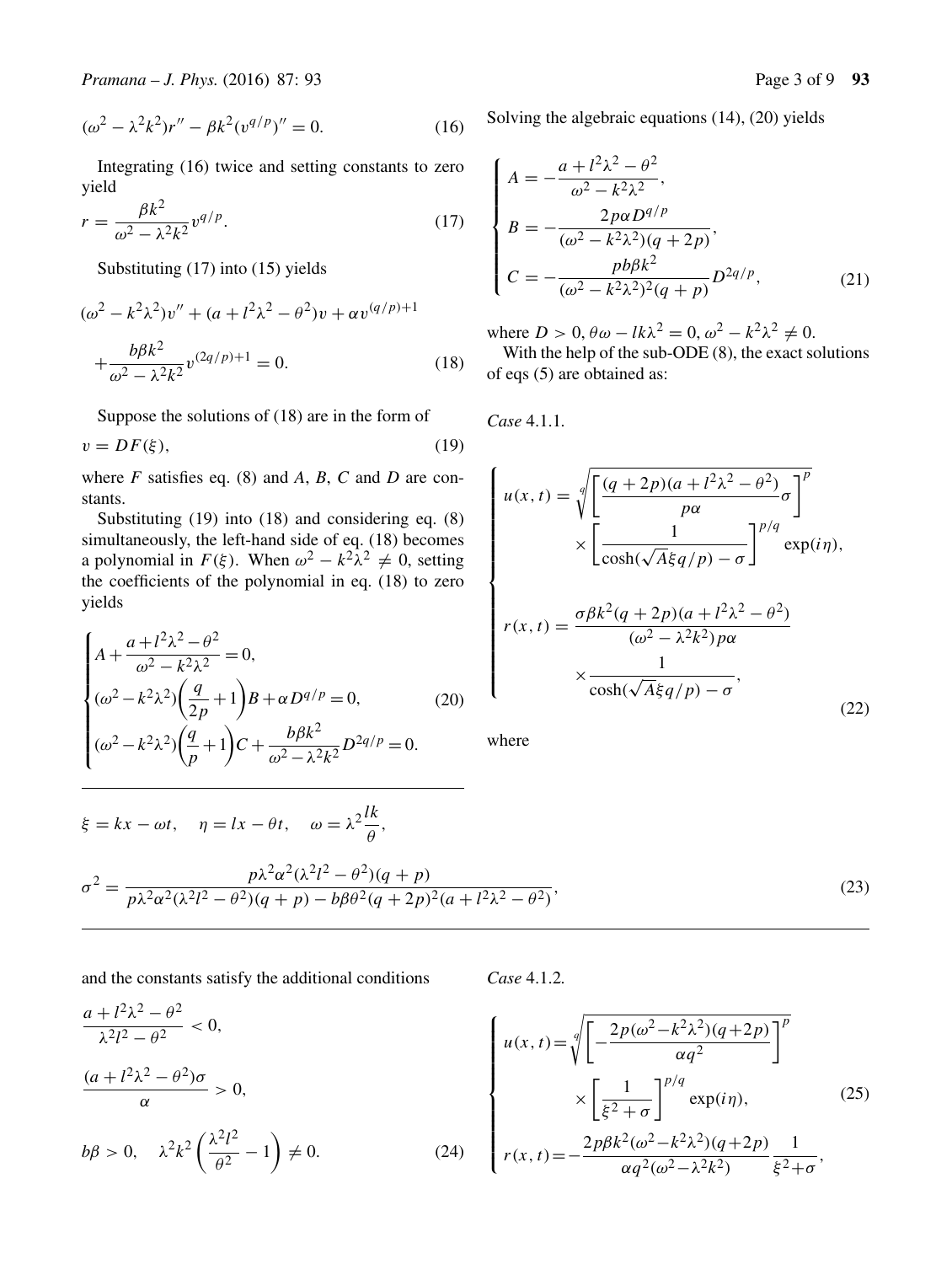where

$$
\xi = kx - \omega t, \quad \eta = lx - \theta t, \quad \omega = \lambda^2 \frac{lk}{\theta},
$$

$$
\theta^2 = a + l^2 \lambda^2, \quad \sigma = \frac{pb\beta k^2 (q + 2p)^2}{\alpha^2 (q + p)q^2},\tag{26}
$$

and the constants satisfy the additional conditions

$$
\frac{\lambda^2 l^2 - \theta^2}{\alpha} < 0, \quad b\beta > 0
$$

and

$$
\lambda^2 k^2 \left( \frac{\lambda^2 l^2}{\theta^2} - 1 \right) \neq 0. \tag{27}
$$

*Case* 4.1.3*.*

$$
\begin{cases}\nu(x,t) = D\left\{\sqrt{\frac{A}{C}} \left[\frac{1}{2} \pm \frac{1}{2} \tanh\left(\frac{q}{2p}\sqrt{A}\xi\right)\right]\right\}^{p/q} \\
\times \exp(i\eta), \\
r(x,t) = \frac{\beta k^2}{\omega^2 - \lambda^2 k^2} \\
\times D^{q/p} \sqrt{\frac{A}{C}} \left[\frac{1}{2} \pm \frac{1}{2} \tanh\left(\frac{q}{2p}\sqrt{A}\xi\right)\right],\n\end{cases}
$$
\n(28)

where  $\xi = kx - \omega t$ ,  $\eta = lx - \theta t$ ,

$$
A = -\frac{a + l^2 \lambda^2 - \theta^2}{\omega^2 - k^2 \lambda^2},
$$
  
\n
$$
C = -\frac{pb\beta k^2}{(\omega^2 - k^2 \lambda^2)^2 (q + p)} D^{2q/p},
$$
  
\n
$$
\frac{p\alpha^2(\omega^2 - k^2 \lambda^2)(q + p)}{k\alpha^2(\omega^2 - k^2 \lambda^2)(q + p)} = a + l^2 \lambda^2 - \frac{l^2 k^2 \lambda^4}{\omega^2},
$$

$$
\frac{p\alpha(\omega - \kappa \lambda)(q + p)}{b\beta k^2 (q + 2p)^2} = a + l^2 \lambda^2 - \frac{l \kappa \lambda}{\omega^2},
$$
  

$$
\theta = \frac{l k \lambda^2}{\omega},
$$
 (29)

and the constants satisfy the additional conditions

$$
\frac{\omega^2(a + l^2\lambda^2) - l^2k^2\lambda^4}{\omega^2 - k^2\lambda^2} < 0,
$$
\n
$$
b\beta < 0, \quad \alpha(\omega^2 - k^2\lambda^2) > 0,
$$
\n
$$
D > 0, \quad \omega^2 - k^2\lambda^2 \neq 0.
$$
\n(30)

*Case* 4.1.4*.*

$$
u(x,t) = \sqrt[2q]{\left[\frac{(\omega^2 - k^2\lambda^2)^2(q + 2p)^2(q + p)}{p^2\alpha^2(q + p) - pb\beta k^2(q + 2p)^2}\right]^p}
$$

$$
\times \left[\frac{1}{\sigma \pm \sin(q\xi/p)}\right]^{p/q} \exp(i\eta),
$$

$$
r(x,t) = \frac{\beta k^2}{\omega^2 - \lambda^2 k^2}
$$

$$
\times \sqrt[q]{\left[\frac{(\omega^2 - k^2\lambda^2)^2(q + 2p)^2(q + p)}{p^2\alpha^2(q + p) - pb\beta k^2(q + 2p)^2}\right]^p}
$$

$$
\times \frac{1}{\sigma \pm \sin(q\xi/p)},
$$
(31)

where

$$
\xi = kx - \omega t, \quad \eta = lx - \theta t,
$$
  
\n
$$
\theta^2 = k^2 \lambda^2 \left( 1 - \frac{a}{\omega^2 - k^2 \lambda^2} \right), \quad l = \frac{\theta \omega}{k\lambda^2},
$$
  
\n
$$
D = \sqrt[2q]{\left[ \frac{(\omega^2 - k^2 \lambda^2)^2 (q + 2p)^2 (q + p)}{p^2 \alpha^2 (q + p) - pb\beta k^2 (q + 2p)^2} \right]^p}, \quad (32)
$$

and the constants satisfy the additional conditions

$$
\omega^{2} - k^{2} \lambda^{2} \neq 0, \quad \alpha(\omega^{2} - k^{2} \lambda^{2}) < 0,
$$
  
\n
$$
p\alpha^{2}(q + p) - b\beta k^{2}(q + 2p)^{2} > 0,
$$
  
\n
$$
\sigma = -\frac{p\alpha D^{q/p}}{(\omega^{2} - k^{2} \lambda^{2})(q + 2p)} > 1,
$$
  
\n
$$
\frac{a}{\omega^{2} - k^{2} \lambda^{2}} < 1.
$$
\n(33)

## 4.2 *The second special type KGZ equations* (6)

Similar to §4.1, suppose the exact solutions of eqs (6) are in the form

$$
u(x, t) = v(\xi) \exp(i\eta), \quad r(x, t) = r(\xi),
$$
  

$$
\xi = kx - \omega t, \quad \eta = lx - \theta t,
$$
 (34)

where  $k, l, \omega, \theta$  are constants to be determined later. Substituting (34) into (6) yields nonlinear equations as follows:

$$
\theta \omega - lk\lambda^2 = 0,\tag{35}
$$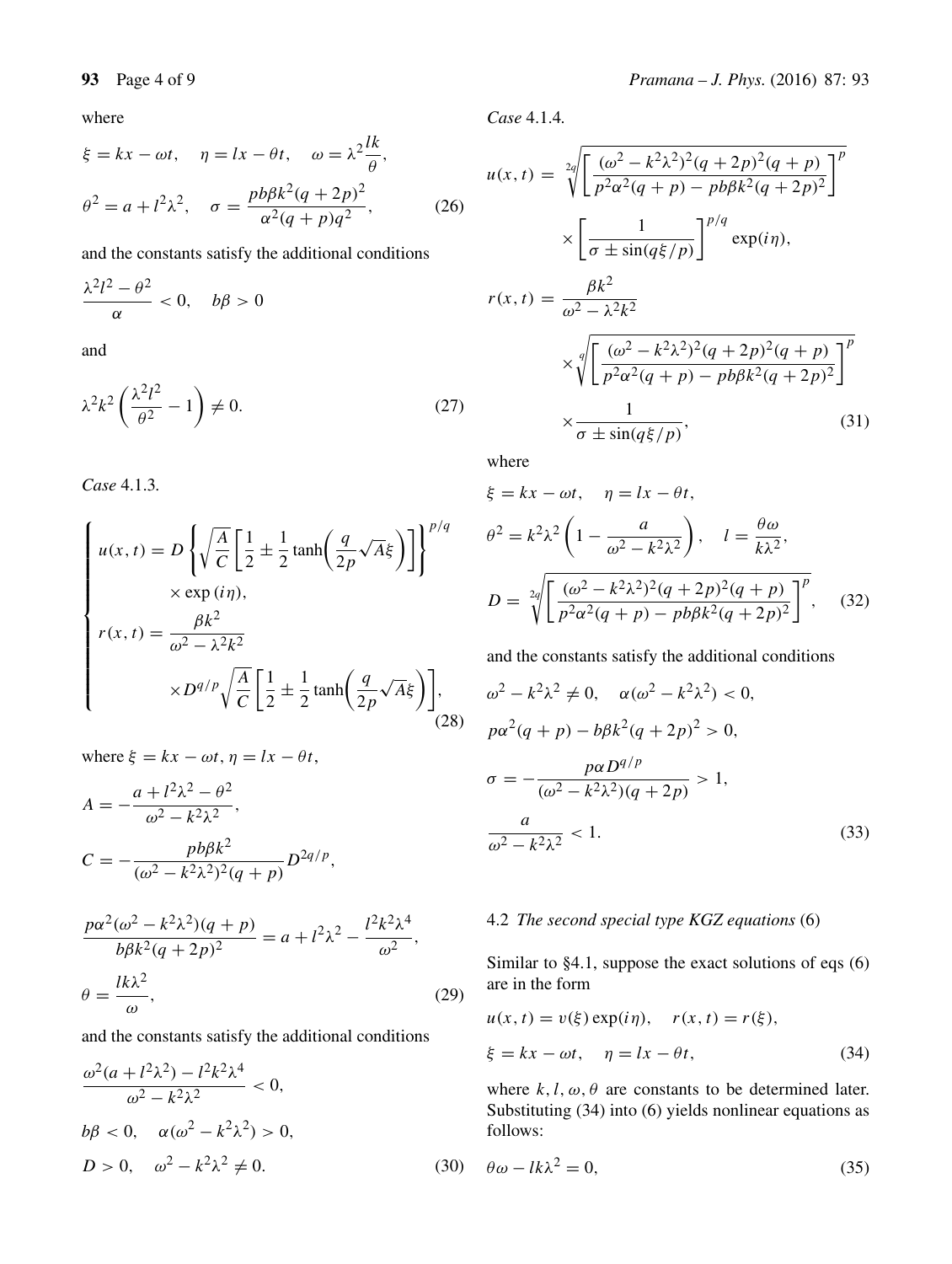$$
r = \frac{\beta k^2}{\omega^2 - \lambda^2 k^2} v^{q/p},\tag{36}
$$

$$
(\omega^2 - k^2 \lambda^2) v'' + (a + l^2 \lambda^2 - \theta^2) v
$$
  
+ 
$$
\left(\frac{\beta k^2 b}{\omega^2 - \lambda^2 k^2} + \alpha\right) v^{(q/p)+1} + \alpha v^{(2q/p)+1} = 0. \quad (37)
$$

Suppose the solutions of (37) are in the form of

$$
v = DF(\xi),\tag{38}
$$

where *F* satisfies eq. (8) and *A*, *B*, *C* and *D* are constants.

Substituting (38) into (37) and considering eq. (8) simultaneously, the left-hand side of eq. (37) becomes a polynomial in  $F(\xi)$ , when  $\omega^2 - k^2 \lambda^2 \neq 0$ . Considering (35) and setting the coefficients of the polynomial in eq. (37) to zero yields

$$
\begin{cases}\n\theta\omega - lk\lambda^2 = 0, \\
(\omega^2 - k^2\lambda^2)A + (a + l^2\lambda^2 - \theta^2) = 0, \\
\left(\frac{q}{2p} + 1\right)(\omega^2 - k^2\lambda^2)B \\
+ \left(\frac{\beta k^2 b}{\omega^2 - \lambda^2 k^2} + \alpha\right)D^{q/p} = 0, \\
\left(\frac{q}{p} + 1\right)(\omega^2 - k^2\lambda^2)C + \alpha D^{2q/p} = 0.\n\end{cases}
$$
\n(39)

Solving the algebraic equations (39) yields

$$
\begin{cases}\nA = -\frac{a + l^2 \lambda^2 - \theta^2}{\omega^2 - k^2 \lambda^2}, \\
B = -\frac{\left(\frac{\beta k^2 b}{\omega^2 - \lambda^2 k^2} + \alpha\right)}{\left(\frac{q}{2p} + 1\right) (\omega^2 - k^2 \lambda^2\right)} D^{q/p}, \\
C = -\frac{\alpha D^{2q/p}}{\left(\frac{q}{p} + 1\right) (\omega^2 - k^2 \lambda^2)}, \\
\theta \omega - lk \lambda^2 = 0, \quad \omega^2 - k^2 \lambda^2 \neq 0, \quad D > 0.\n\end{cases}
$$
\n(40)

With the help of the sub-ODE (8), the exact solutions of eqs (6) are obtained as:

*Case* 4.2.1*.*

$$
\begin{cases}\nu(x,t) \\
= \sqrt[4]{\frac{(a+l^2\lambda^2 - \theta^2)(q+2p)(\omega^2 - k^2\lambda^2)\sigma}{p[\beta k^2 b + \alpha(\omega^2 - \lambda^2 k^2)]}}\n\end{cases}
$$
\n
$$
\times \left[\frac{1}{\cosh(\sqrt{A}\xi q/p) - \sigma}\right]^{p/q} \exp(i\eta),
$$
\n
$$
r(x,t) = \frac{\beta k^2}{\omega^2 - \lambda^2 k^2}\n\times \frac{(a+l^2\lambda^2 - \theta^2)(q+2p)(\omega^2 - k^2\lambda^2)\sigma}{p[\beta k^2 b + \alpha(\omega^2 - \lambda^2 k^2)]}\n\times \frac{1}{\cosh(\sqrt{A}\xi q/p) - \sigma},\n\end{cases} (41)
$$

where

$$
\xi = kx - \omega t, \quad \eta = lx - \theta t,
$$
  
\n
$$
\sigma^2 = \frac{p(q+p)[\beta k^2 b + \alpha(\omega^2 - \lambda^2 k^2)]^2}{p(q+p)[\beta k^2 b + \alpha(\omega^2 - \lambda^2 k^2)]^2 - \alpha(q+2p)^2(\omega^2 - k^2 \lambda^2)^2},
$$
  
\n
$$
\theta = \frac{lk\lambda^2}{\omega},
$$
\n(42)

and the constants satisfy the additional conditions

$$
\omega^2 - k^2 \lambda^2 \neq 0, \quad \frac{a + l^2 \lambda^2 - \theta^2}{\omega^2 - k^2 \lambda^2} < 0, \quad \alpha < 0, \quad \frac{\sigma}{\beta k^2 b + \alpha (\omega^2 - \lambda^2 k^2)} < 0. \tag{43}
$$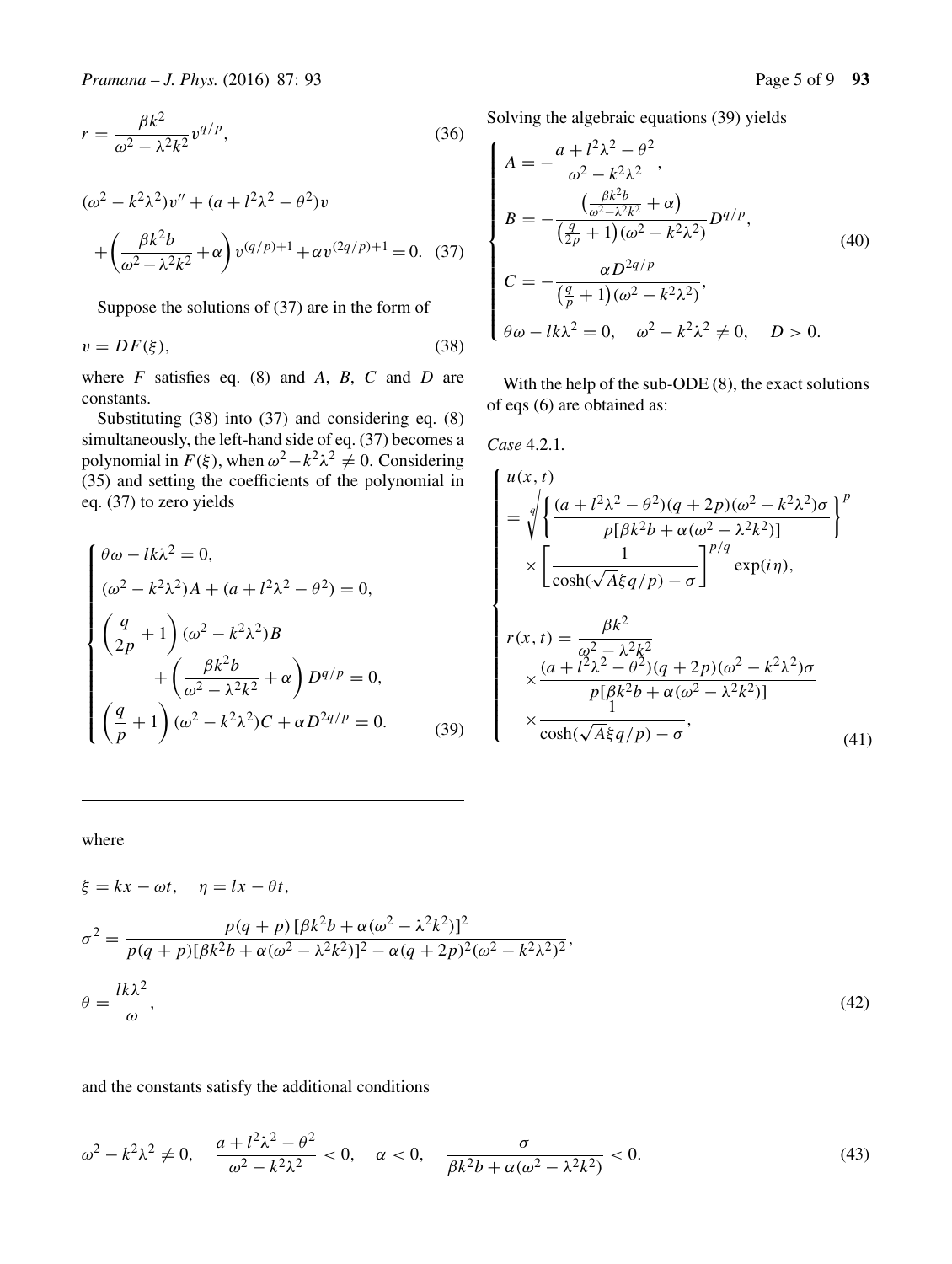*Case* 4.2.2*.*

$$
\begin{cases}\nu(x,t) = \left[\frac{1}{\xi^2 + \sigma}\right]^{p/q} \\
\times \sqrt[q]{\left[-\frac{2p(q + 2p)(\omega^2 - k^2\lambda^2)^2}{q^2(\beta k^2 b + \alpha(\omega^2 - \lambda^2 k^2))}\right]^p} \exp(i\eta), \\
r(x,t) = -\frac{2p\beta k^2(q + 2p)(\omega^2 - k^2\lambda^2)^2}{q^2(\omega^2 - \lambda^2 k^2)(\beta k^2 b + \alpha(\omega^2 - \lambda^2 k^2))} \\
\times \frac{1}{\xi^2 + \sigma},\n\end{cases} (44)
$$

where

$$
\xi = kx - \omega t, \quad \eta = lx - \theta t,
$$
  
\n
$$
\sigma = \frac{\alpha p (q + 2p)^2 (\omega^2 - k^2 \lambda^2)^3}{q^2 (q + p)(\omega^2 - k^2 \lambda^2)(\beta k^2 b + \alpha (\omega^2 - \lambda^2 k^2))^2},
$$
  
\n
$$
l = \pm \sqrt{\frac{a \omega^2}{(k^2 \lambda^2 - \omega^2)\lambda^2}},
$$
  
\n
$$
\theta = \pm \frac{k\lambda^2}{\omega} \sqrt{\frac{a \omega^2}{(k^2 \lambda^2 - \omega^2)\lambda^2}},
$$
\n(45)

and the constants satisfy the additional conditions

$$
\omega^{2} - k^{2} \lambda^{2} \neq 0,
$$
  
\n
$$
\alpha(\omega^{2} - \lambda^{2} k^{2}) > 0, \quad \beta b k^{2} + \alpha(\omega^{2} - \lambda^{2} k^{2}) < 0,
$$
  
\n
$$
a(k^{2} \lambda^{2} - \omega^{2}) > 0.
$$
\n(46)

*Case* 4.2.3*.*

$$
\begin{cases}\nu(x,t) = D\left\{\sqrt{\frac{A}{C}} \left[\frac{1}{2} \pm \frac{1}{2} \tanh\left(\frac{q}{2p}\sqrt{A}\xi\right)\right]\right\}^{p/q} \\
\times \exp(i\eta), \\
r(x,t) = \frac{\beta k^2}{\omega^2 - \lambda^2 k^2} \\
\times D\sqrt{\frac{A}{C}} \left[\frac{1}{2} \pm \frac{1}{2} \tanh\left(\frac{q}{2p}\sqrt{A}\xi\right)\right],\n\end{cases} (47)
$$

where

$$
\xi = kx - \omega t, \quad \eta = lx - \theta t,
$$
\n
$$
A = -\frac{a + l^2 \lambda^2 - \theta^2}{\omega^2 - k^2 \lambda^2},
$$
\n
$$
C = -\frac{\alpha D^{2q/p}}{\left(\frac{q}{p} + 1\right) (\omega^2 - k^2 \lambda^2)},
$$
\n
$$
\theta = \frac{lk\lambda^2}{\omega},
$$
\n
$$
l =
$$
\n
$$
\pm \sqrt{\frac{(q+p)\rho\omega^2}{\left(\frac{1}{p} + \frac{q}{2}\right)^2\left(\frac{2}{p} + \frac{q^2}{2}\right)^2}\left(\frac{\beta k^2 b + \alpha(\omega^2 - \lambda^2 k^2)}{2\omega^2\left(\frac{2}{p} + \frac{q}{2}\right)^2}\right)^2}
$$

$$
\pm \sqrt{\frac{(q+p)p\omega^2}{\alpha(q+2p)^2(\omega^2 - k^2\lambda^2)\lambda^2}} \left(\frac{\beta k^2 b + \alpha(\omega^2 - \lambda^2 k^2)}{\omega^2 - \lambda^2 k^2}\right) - \frac{a\omega^2}{(\omega^2 - k^2\lambda^2)\lambda^2},
$$
\n(48)

and the constants satisfy the additional conditions

$$
\frac{(q+p)p(\beta k^2 b + \alpha(\omega^2 - \lambda^2 k^2))^2 - a\alpha(q+2p)^2(\omega^2 - k^2 \lambda^2)^2}{\alpha(\omega^2 - k^2 \lambda^2)} \ge 0,
$$
  

$$
\omega^2 - k^2 \lambda^2 \ne 0, \quad \frac{a + l^2 \lambda^2 - \theta^2}{\omega^2 - k^2 \lambda^2} < 0, \quad \frac{\alpha}{\omega^2 - k^2 \lambda^2} < 0, \quad D > 0.
$$
 (49)

*Case* 4.2.4*.*

$$
\begin{cases}\nu(x,t) = \left[\frac{1}{\sigma \pm \sin(q\xi/p)}\right]^{p/q} \sqrt[q]{\left[-\frac{\sigma(q+2p)(\omega^2 - k^2\lambda^2)^2}{2p^2(\beta k^2 b + \alpha(\omega^2 - \lambda^2 k^2))}\right]^p} \exp(i\eta),\\r(x,t) = -\frac{\sigma\beta k^2(q+2p)(\omega^2 - k^2\lambda^2)^2}{2p^2(\omega^2 - \lambda^2 k^2)(\beta k^2 b + \alpha(\omega^2 - \lambda^2 k^2))} \frac{1}{\sigma \pm \sin(q\xi/p)},\end{cases} (50)
$$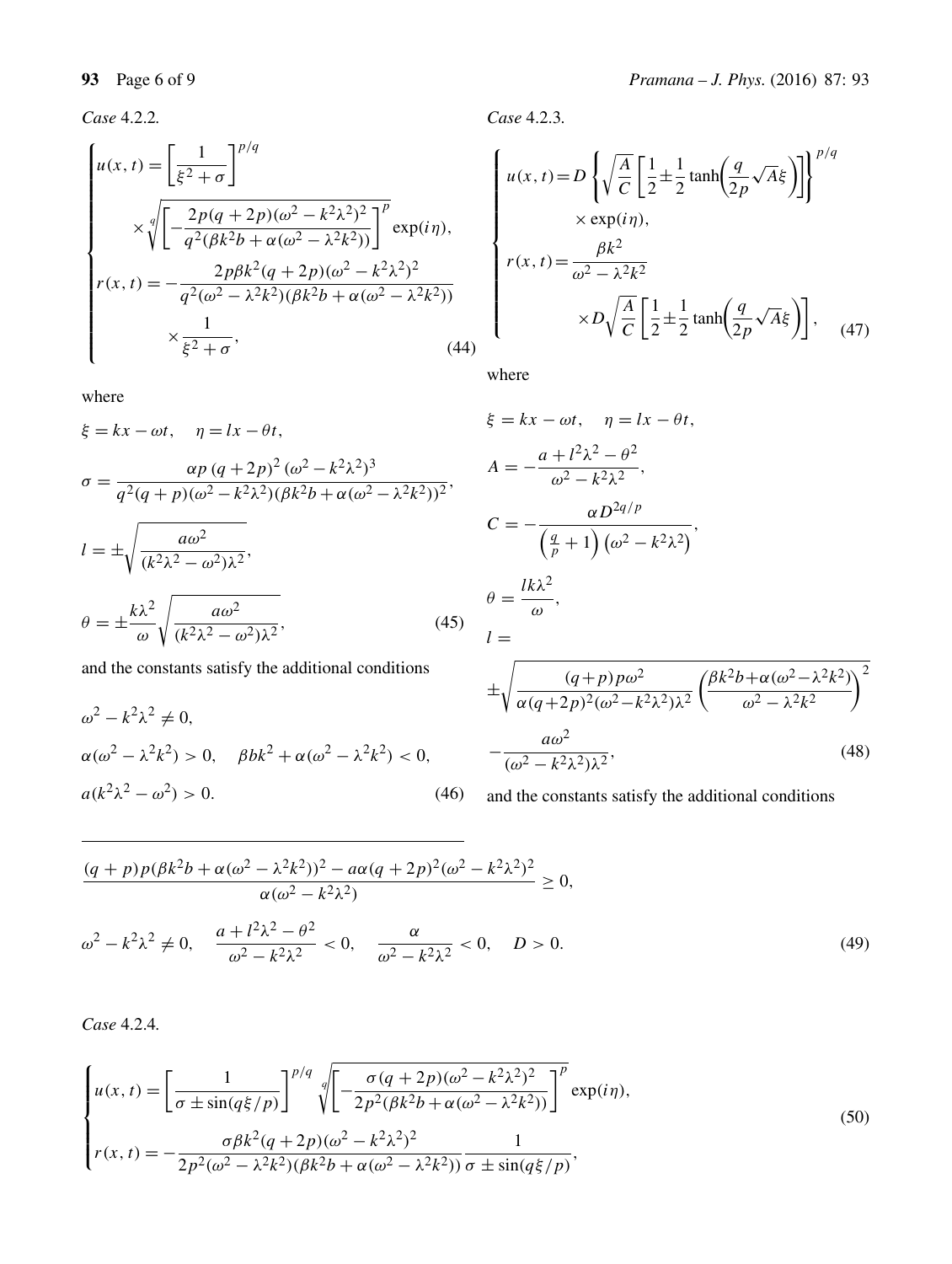where

$$
\xi = kx - \omega t, \quad \eta = lx - \theta t,
$$
  
\n
$$
\sigma^2 = \frac{4p^3(q+p)(\beta k^2 b + \alpha(\omega^2 - \lambda^2 k^2))^2}{4p^3(q+p)(\beta k^2 b + \alpha(\omega^2 - \lambda^2 k^2))^2 - \alpha(q+2p)^2(\omega^2 - k^2 \lambda^2)},
$$
  
\n
$$
l = \pm \sqrt{\frac{\omega^2(\omega^2 - k^2 \lambda^2 - a)}{\lambda^2(\omega^2 - k^2 \lambda^2)}}, \quad \theta = \pm \frac{k\lambda^2}{\omega} \sqrt{\frac{\omega^2(\omega^2 - k^2 \lambda^2 - a)}{\lambda^2(\omega^2 - k^2 \lambda^2)}},
$$
\n(51)

and the constants satisfy the additional conditions

$$
\omega^2 - k^2 \lambda^2 \neq 0, \quad \frac{a}{\omega^2 - k^2 \lambda^2} < 1,
$$
\n
$$
\sigma[\beta k^2 b + \alpha(\omega^2 - \lambda^2 k^2)] < 0. \tag{52}
$$

## 4.3 *The third special type KGZ equations (7)*

Similar to §4.1, suppose the exact solutions of eqs (7) are in the form

$$
u(x, t) = v(\xi) \exp(i\eta), \quad r(x, t) = r(\xi),
$$
  

$$
\xi = kx - \omega t, \quad \eta = lx - \theta t,
$$
 (53)

where  $k, l, \omega, \theta$  are constants to be determined later. Substituting (53) into (7) yields nonlinear equations as follows:

$$
\theta \omega - lk\lambda^2 = 0,\tag{54}
$$

$$
r = \frac{\beta k^2}{\omega^2 - \lambda^2 k^2} v^{2q/p},\tag{55}
$$

$$
(\omega^2 - k^2 \lambda^2) v'' + (a + l^2 \lambda^2 - \theta^2) v + \alpha v^{(q/p)+1}
$$

$$
+\left(\frac{\beta k^2 b}{\omega^2 - \lambda^2 k^2} + \alpha\right) v^{(2q/p)+1} = 0.
$$
 (56)

Suppose the solutions of (56) are in the form of

$$
v = DF(\xi),\tag{57}
$$

where *F* satisfies eq. (5) and *A*, *B*, *C* and *D* are constants.

Substituting (57) into (56) and considering eq. (8) simultaneously, the left-hand side of eq. (56) becomes a polynomial in  $F(\xi)$ , when  $\omega^2 - k^2 \lambda^2 \neq 0$ . Setting the coefficients of the polynomial in eq. (56) to zero yields

$$
\begin{cases}\n(\omega^2 - k^2 \lambda^2) A + (a + l^2 \lambda^2 - \theta^2) = 0, \\
\left(\frac{q}{2p} + 1\right) (\omega^2 - k^2 \lambda^2) B + \alpha D^{q/p} = 0, \\
\left(\frac{q}{p} + 1\right) (\omega^2 - k^2 \lambda^2) C \\
+ \left(\frac{\beta k^2 b}{\omega^2 - \lambda^2 k^2} + \alpha\right) D^{2q/p} = 0.\n\end{cases}
$$
\n(58)

Solving the algebraic eqs (58) yields

$$
\begin{cases}\nA = -\frac{a + l^2 \lambda^2 - \theta^2}{\omega^2 - k^2 \lambda^2}, \\
B = -\frac{2p\alpha D^{q/p}}{(q + 2p)(\omega^2 - k^2 \lambda^2)}, \\
C = -\frac{p(\beta k^2 b + \alpha(\omega^2 - \lambda^2 k^2)) D^{2q/p}}{(q + p)(\omega^2 - k^2 \lambda^2)^2}, \\
D > 0, \quad \omega^2 - k^2 \lambda^2 \neq 0.\n\end{cases}
$$
\n(59)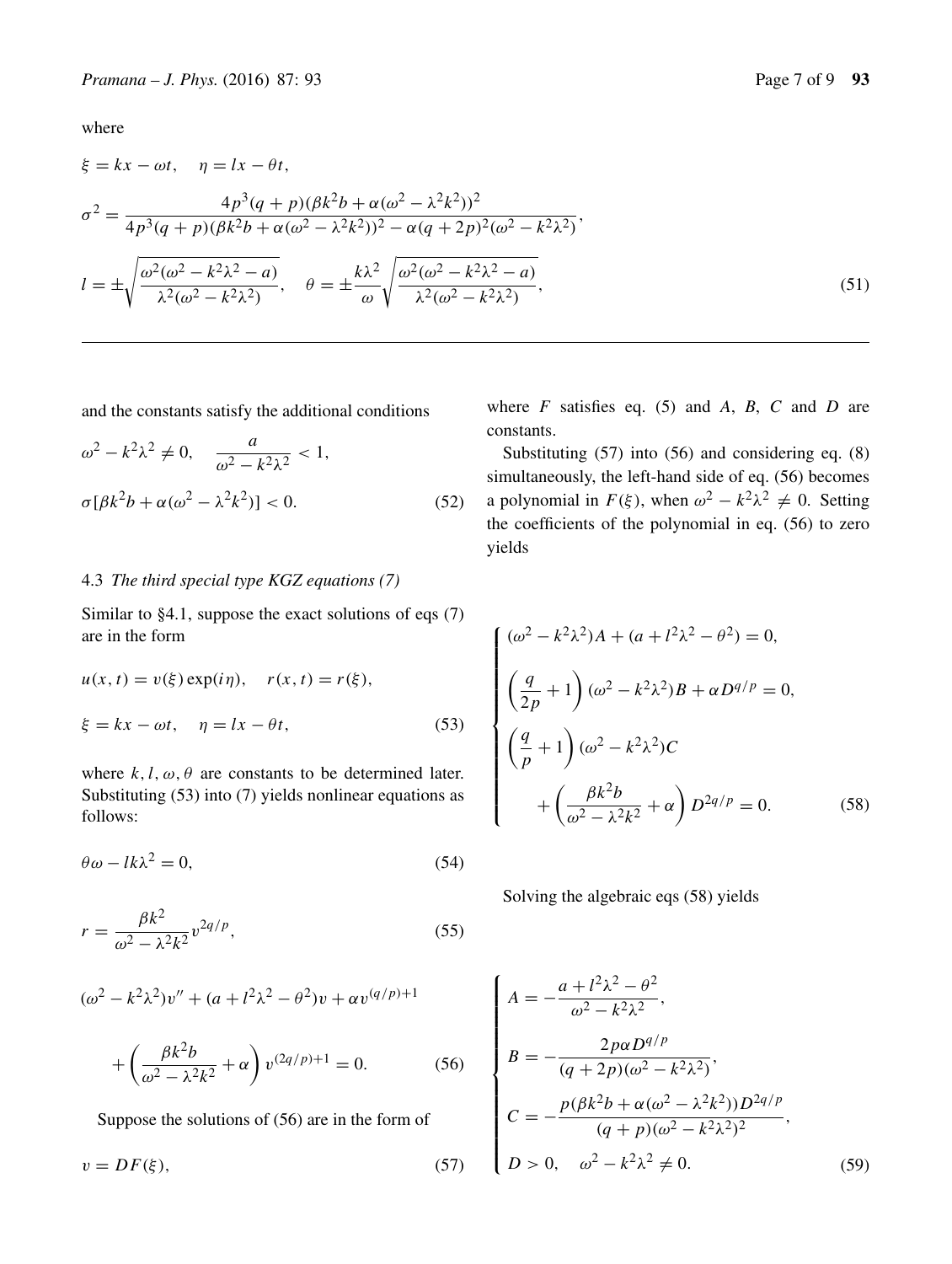With the help of the sub-ODE (8), the exact solutions of eqs (7) are obtained as follows:

*Case* 4.3.1*.*

$$
\begin{cases}\nu(x,t) = \sqrt[q]{\left[\frac{(q+2p)(a+l^2\lambda^2-\theta^2)}{p\alpha}\sigma\right]^p} \\
\times \left[\frac{1}{\cosh(\sqrt{A}\xi q/p) - \sigma}\right]^{p/q} \exp(i\eta), \\
r(x,t) = \frac{\beta k^2}{\omega^2 - \lambda^2 k^2} \\
\times \left(\frac{\sigma(q+2p)(a+l^2\lambda^2-\theta^2)}{p\alpha(\cosh(\sqrt{A}\xi q/p) - \sigma)}\right)^2,\n\end{cases} (60)\n\end{cases}
$$

where

$$
\xi = kx - \omega t, \quad \eta = lx - \theta t,
$$
  
\n
$$
A = -\frac{a + l^2 \lambda^2 - \theta^2}{\omega^2 - k^2 \lambda^2},
$$
  
\n
$$
\sigma^2 = \frac{1}{1 - \frac{(q+2p)^2(a + l^2 \lambda^2 - \theta^2)(\beta k^2 b + \alpha(\omega^2 - \lambda^2 k^2))}{p\alpha^2(q+p)(\omega^2 - k^2 \lambda^2)}},
$$
(61)

and the constants satisfy the additional conditions  $\omega^2 - k^2 \lambda^2 \neq 0$ ,  $\frac{a+l^2\lambda^2-\theta^2}{\omega^2-k^2\lambda^2}<0, \quad \frac{(a+l^2\lambda^2-\theta^2)\sigma}{\alpha}>0,$  $\beta k^2 b + \alpha (\omega^2 - \lambda^2 k^2) > 0.$  (62)

*Case* 4.3.2*.*

$$
\begin{cases}\nu(x,t) = \sqrt[q]{\left[-\frac{2p(q+2p)(\omega^2 - k^2\lambda^2)}{\alpha q^2}\right]^p} \\
\times \left[\frac{1}{\xi^2 + \sigma}\right]^{p/q} \exp(i\eta), \\
r(x,t) = \frac{\beta k^2}{\omega^2 - \lambda^2 k^2} \\
\times \left(-\frac{2p(q+2p)(\omega^2 - k^2\lambda^2)}{\alpha q^2}\frac{1}{\xi^2 + \sigma}\right)^2,\n\end{cases}
$$
\n(63)

where

$$
\xi = kx - \omega t, \quad \eta = lx - \theta t,
$$
  

$$
\sigma = \frac{p(q + 2p)^2(\beta k^2 b + \alpha(\omega^2 - \lambda^2 k^2))}{\alpha^2 q^2 (q + p)},
$$
(64)

and the constants satisfy the additional conditions

$$
a + l^2 \lambda^2 - \theta^2 = 0, \quad \beta k^2 b + \alpha (\omega^2 - \lambda^2 k^2) > 0,
$$
  

$$
\omega^2 - k^2 \lambda^2 \neq 0, \quad \frac{\omega^2 - k^2 \lambda^2}{\alpha} < 0.
$$
 (65)

*Case* 4.3.3*.*

$$
\begin{cases}\nu(x,t) = D\left\{\sqrt{\frac{A}{C}} \left[\frac{1}{2} \pm \frac{1}{2} \tanh\left(\frac{q}{2p}\sqrt{A}\xi\right)\right]\right\}^{p/q} \\
\times \exp(i\eta), \\
r(x,t) = \frac{\beta k^2 D^{2q/p}}{\omega^2 - \lambda^2 k^2} \\
\times \left\{\sqrt{\frac{A}{C}} \left[\frac{1}{2} \pm \frac{1}{2} \tanh\left(\frac{q}{2p}\sqrt{A}\xi\right)\right]\right\}^2,\n\end{cases}
$$

where

$$
\xi = kx - \omega t, \quad \eta = lx - \theta t, \quad \omega^2 - k^2 \lambda^2 \neq 0,
$$
  
\n
$$
A = -\frac{a + l^2 \lambda^2 - \theta^2}{\omega^2 - k^2 \lambda^2},
$$
  
\n
$$
C = -\frac{p(\beta k^2 b + \alpha(\omega^2 - \lambda^2 k^2))D^{2q/p}}{(q+p)(\omega^2 - k^2 \lambda^2)^2},
$$
  
\n
$$
\theta^2 = a + l^2 \lambda^2 - \frac{p(\omega^2 - k^2 \lambda^2)(q+p)\alpha^2}{(q+2p)^2(\beta k^2 b + \alpha(\omega^2 - \lambda^2 k^2))},
$$
  
\n(66)

and the constants satisfy the additional conditions

$$
D > 0, \quad \frac{a + l^2 \lambda^2 - \theta^2}{\omega^2 - k^2 \lambda^2} < 0, \quad \frac{\alpha}{(\omega^2 - k^2 \lambda^2)} > 0,
$$
  

$$
\beta k^2 b + \alpha(\omega^2 - \lambda^2 k^2) < 0.
$$
 (67)

*Case* 4.3.4*.*

$$
\begin{cases}\nu(x,t) = \left[ -\frac{\sigma(q+2p)(\omega^2 - k^2\lambda^2)}{p\alpha(\sigma \pm \sin(q\xi/p))} \right]^{p/q} \\
\times \exp(i\eta), \\
r(x,t) = \frac{\beta k^2}{\omega^2 - \lambda^2 k^2} \\
\times \left( -\frac{\sigma(q+2p)(\omega^2 - k^2\lambda^2)}{p\alpha(\sigma \pm \sin(q\xi/p))} \right)^2, \quad (68)\n\end{cases}
$$